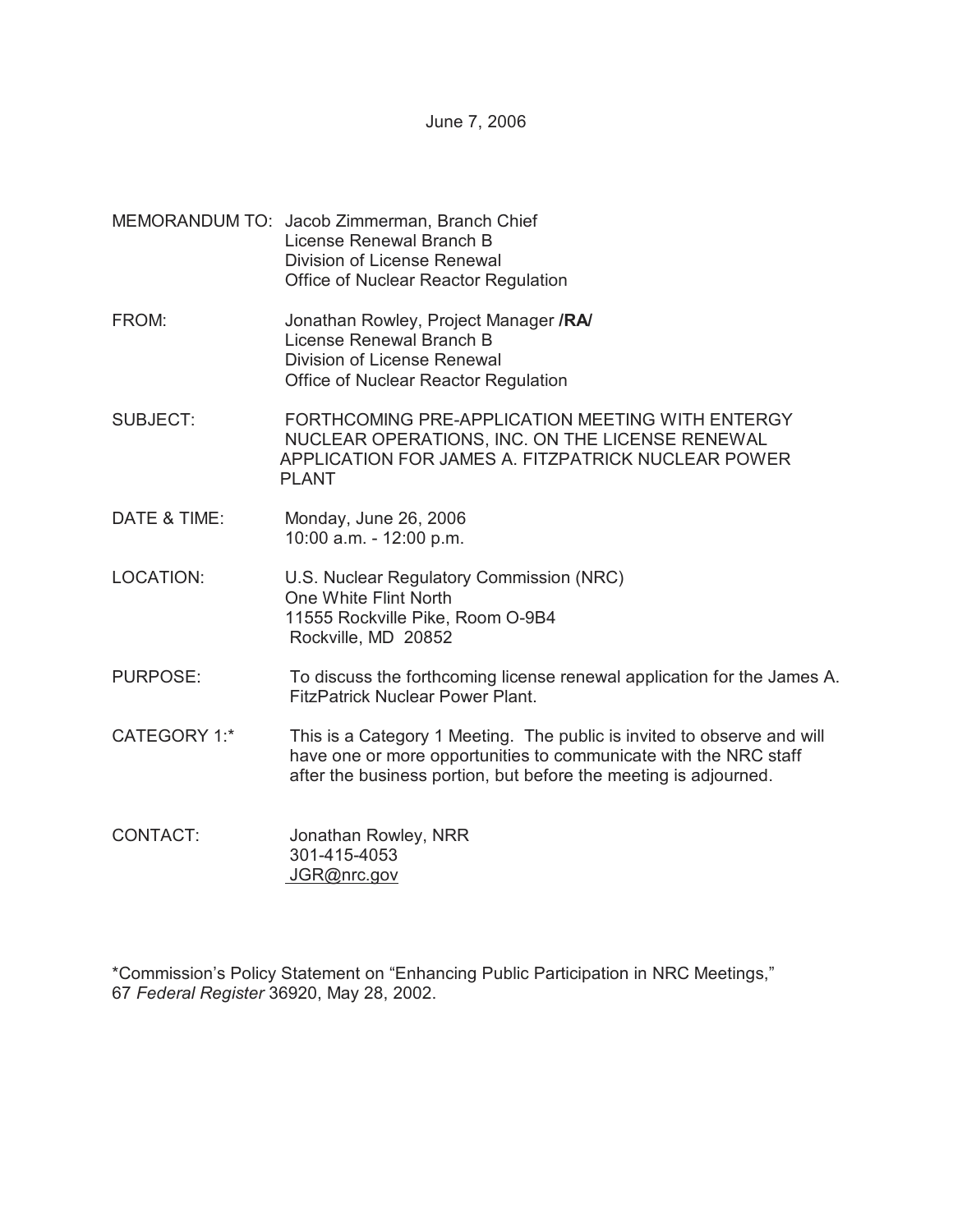|  | ACCOMMODATIONS: If special equipment or accommodations are needed to attend or<br>present information at the public meeting, the need should be brought<br>to the attention of Mr. Rowley at 301-415-4053 or via e-mail at<br>jgr@nrc.gov, no later than Monday, June 19, 2006, to provide the NRC<br>staff adequate notice to determine whether the request can be<br>accommodated. |
|--|--------------------------------------------------------------------------------------------------------------------------------------------------------------------------------------------------------------------------------------------------------------------------------------------------------------------------------------------------------------------------------------|
|--|--------------------------------------------------------------------------------------------------------------------------------------------------------------------------------------------------------------------------------------------------------------------------------------------------------------------------------------------------------------------------------------|

PARTICIPANTS: Participants include members from the NRC's Office of Nuclear Reactor Regulation (NRR) and representatives from Entergy Nuclear Operations, Inc.

> NRC/NRR Frank Gillespie Pao-Tsin Kuo Jacob Zimmerman Jonathan Rowley Kenneth Chang et al.

J. Zimmerman -2-

Entergy Nuclear Operations, Inc. Garry Young Mike Stroud Alan Cox David Lach Steven Bono Dave Wallace James Costedio Rick Plasse William Drews George Rorke et al.

Docket No. 50-333

Enclosure: Proposed Meeting Agenda

cc: See next page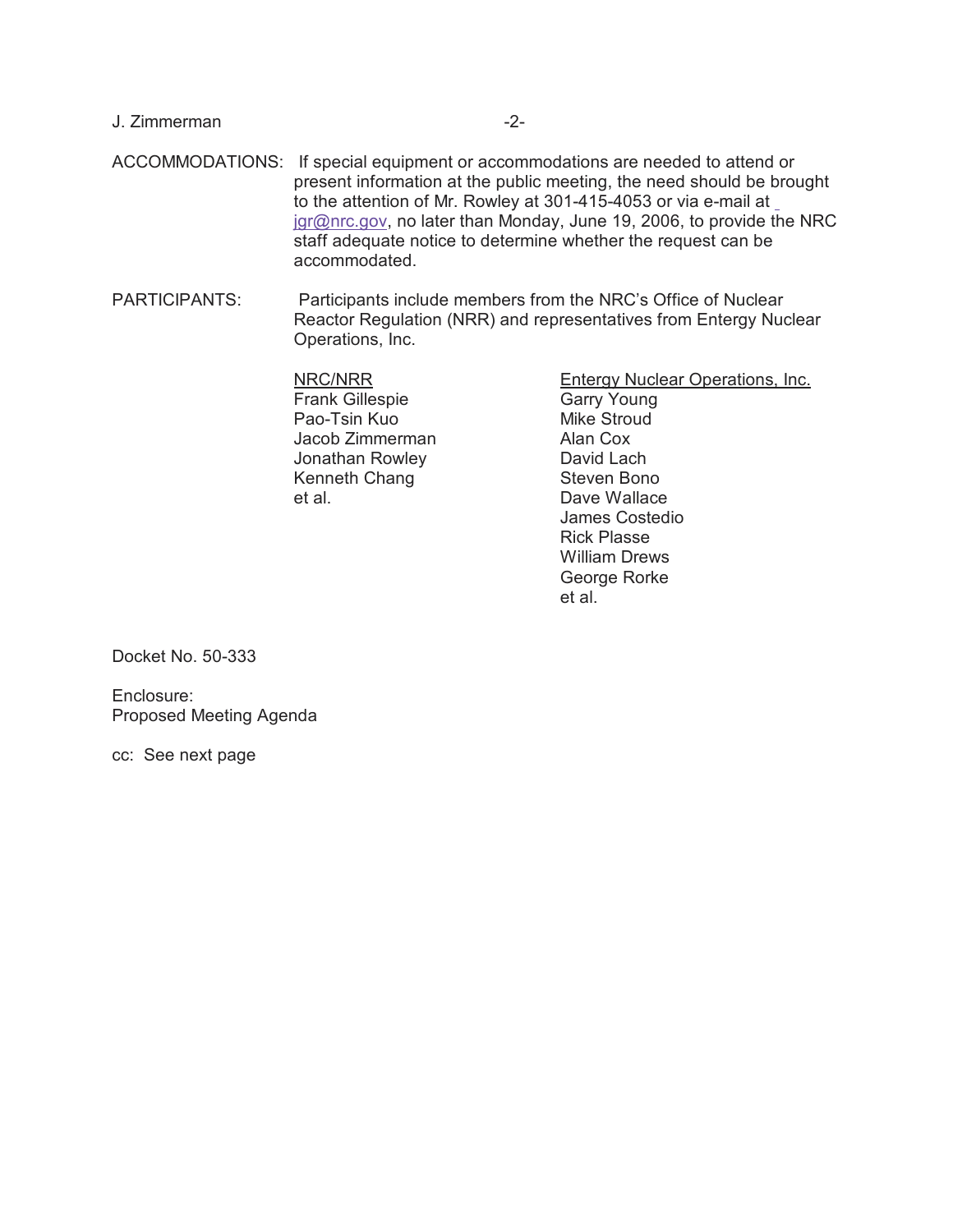# ACCOMMODATIONS: If special equipment or accommodations are needed to attend or present information at the public meeting, the need should be brought to the attention of Mr. Rowley at 301-415-4053 or via e-mail at jgr@nrc.gov, no later than Monday, June 19, 2006, to provide the NRC staff adequate notice to determine whether the request can be accommodated.

PARTICIPANTS: Participants include members from the NRC's Office of Nuclear Reactor Regulation (NRR) and representatives from Entergy Nuclear Operations, Inc.

> NRC/NRR Frank Gillespie Pao-Tsin Kuo Jacob Zimmerman Jonathan Rowley Kenneth Chang et al.

J. Zimmerman -2-

Entergy Nuclear Operations, Inc. Garry Young Mike Stroud Alan Cox David Lach Steven Bono Dave Wallace James Costedio Rick Plasse William Drews George Rorke et al.

Docket No. 50-333

Enclosure: Proposed Meeting Agenda

cc: See next page

DISTRIBUTION: See next page

ADAMS Accession No.:ML061580605

# DOCUMENT NAME: E:\Filenet\ML061580605.wpd

| IOFFICE: | PM:RLRB:DLR    | LA RLRA DLR  | BC:RLRB:DLR                  |
|----------|----------------|--------------|------------------------------|
| INAME:   | <b>JRowley</b> | <b>IKing</b> | Jzimmerman<br>(SHoffman for) |
| DATE:    | 06/7/06        | 06/7/06      | 06/7 /06                     |

OFFICIAL RECORD COPY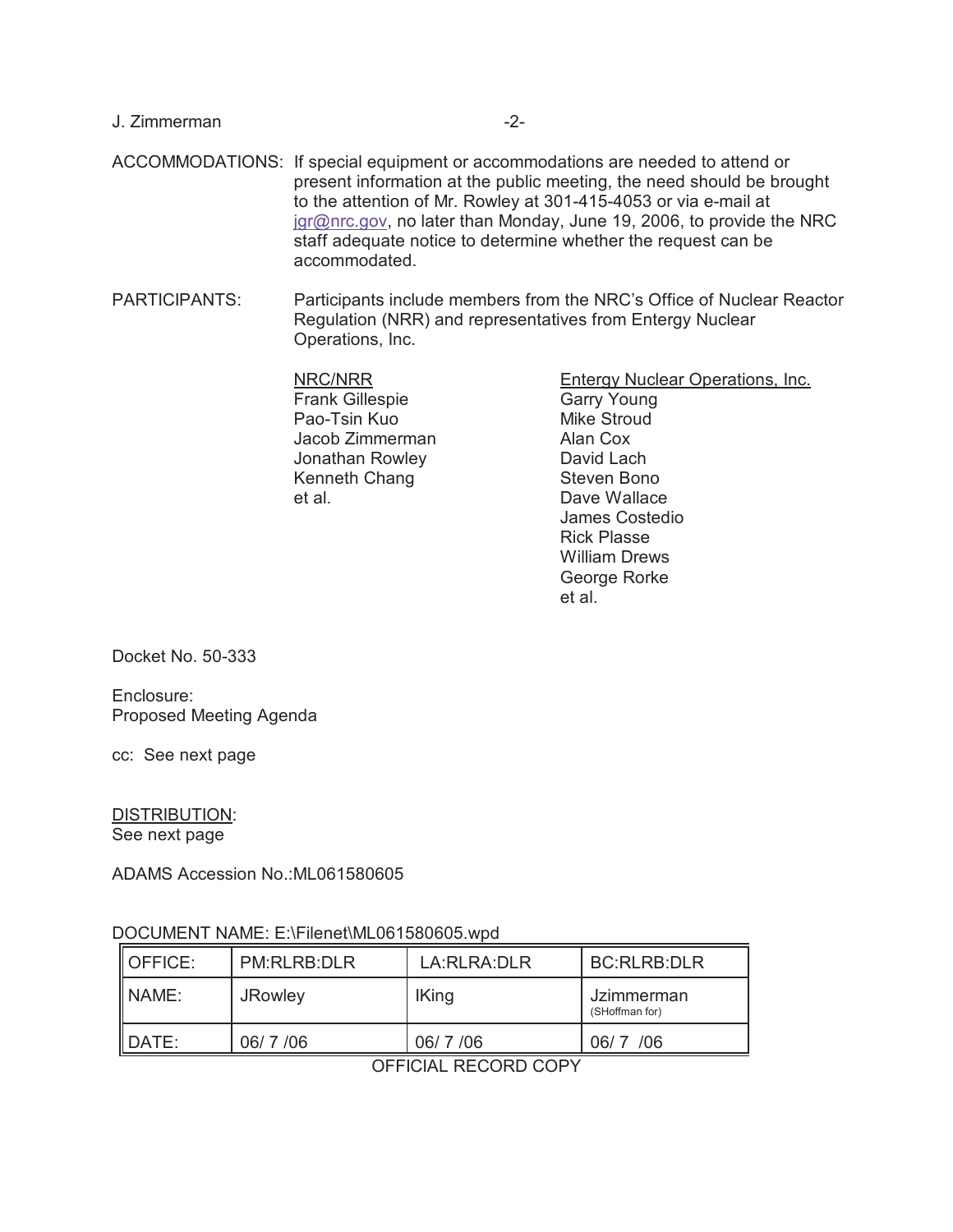#### Memo to Jacob Zimmerman from Jonathan Rowley dated: June 7, 2006

SUBJECT: FORTHCOMING PRE-APPLICATION MEETING WITH ENTERGY NUCLEAR OPERATIONS, INC. ON THE LICENSE RENEWAL APPLICATION FOR JAMES A. FITZPATRICK NUCLEAR POWER PLANT

# **HARD COPY**

DLR R/F **JRowley** 

#### **E-MAIL**:

RidsNrrDrip RidsNrrDe G. Bagchi K. Manoly W. Bateman J. Calvo R. Jenkins J. Fair RidsNrrDssa RidsNrrDipm D. Thatcher R. Pettis G. Galletti D. Shum K. Winsberg (RidsOgcMailCenter) R. Weisman M. Mayfield A. Murphy S. Smith (srs3) S. Duraiswamy Y. L. (Renee) Li RLEP Staff C. Colleli G. Hunegs, SRI E. Cobey

- 
- R. Lanifer
- J. Boska